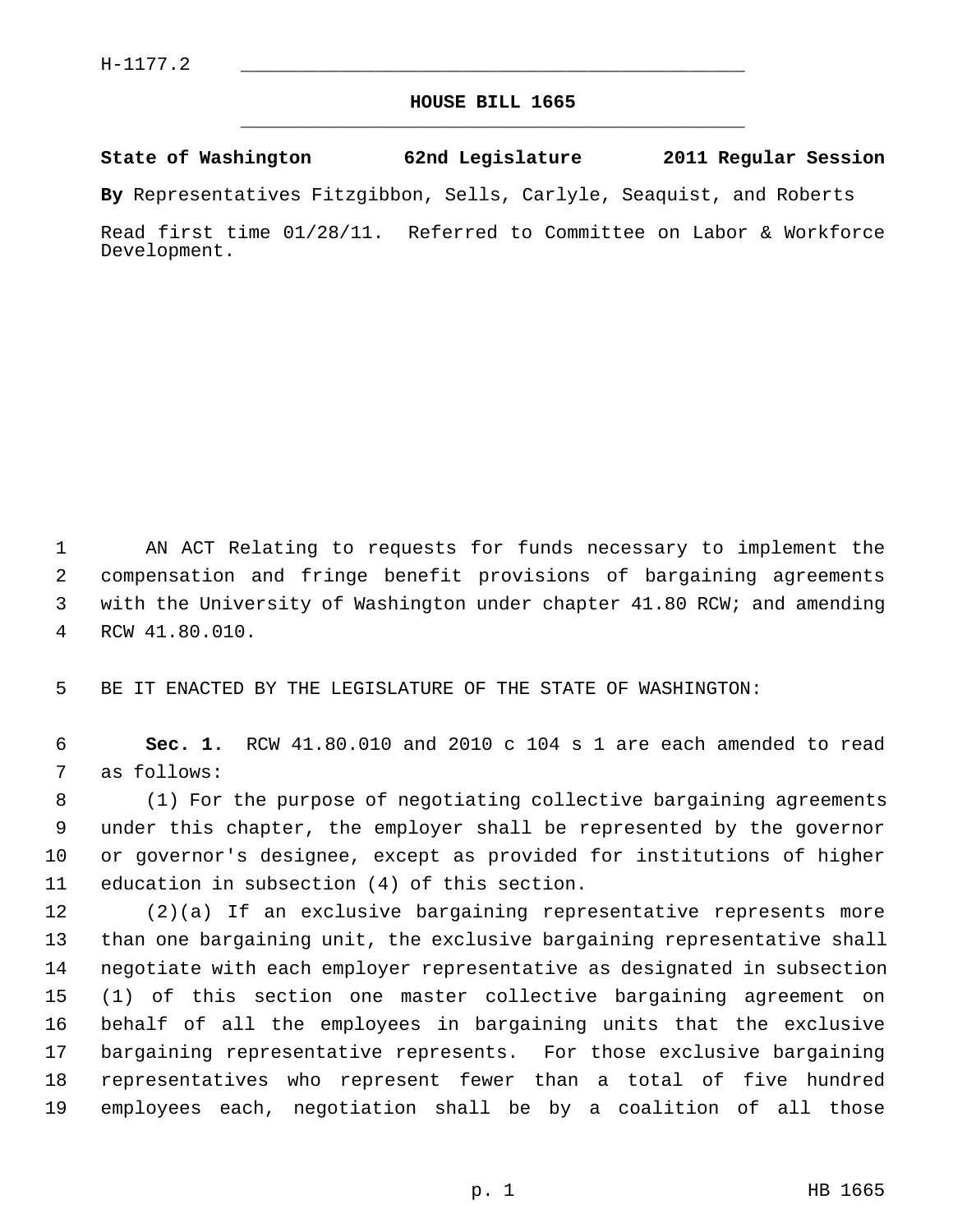1 exclusive bargaining representatives. The coalition shall bargain for 2 a master collective bargaining agreement covering all of the employees 3 represented by the coalition. The governor's designee and the 4 exclusive bargaining representative or representatives are authorized 5 to enter into supplemental bargaining of agency-specific issues for 6 inclusion in or as an addendum to the master collective bargaining 7 agreement, subject to the parties' agreement regarding the issues and 8 procedures for supplemental bargaining. This section does not prohibit 9 cooperation and coordination of bargaining between two or more 10 exclusive bargaining representatives.

11 (b) This subsection (2) does not apply to exclusive bargaining 12 representatives who represent employees of institutions of higher 13 education, except when the institution of higher education has elected 14 to exercise its option under subsection (4) of this section to have its 15 negotiations conducted by the governor or governor's designee under the 16 procedures provided for general government agencies in subsections (1) 17 through (3) of this section.

18 (c) If five hundred or more employees of an independent state 19 elected official listed in RCW 43.01.010 are organized in a bargaining 20 unit or bargaining units under RCW 41.80.070, the official shall be 21 consulted by the governor or the governor's designee before any 22 agreement is reached under (a) of this subsection concerning 23 supplemental bargaining of agency specific issues affecting the 24 employees in such bargaining unit.

25 (3) The governor shall submit a request for funds necessary to 26 implement the compensation and fringe benefit provisions in the master 27 collective bargaining agreement or for legislation necessary to 28 implement the agreement. Requests for funds necessary to implement the 29 provisions of bargaining agreements shall not be submitted to the 30 legislature by the governor unless such requests:

31 (a) Have been submitted to the director of the office of financial 32 management by October 1 prior to the legislative session at which the 33 requests are to be considered; and

34 (b) Have been certified by the director of the office of financial 35 management as being feasible financially for the state.

36 The legislature shall approve or reject the submission of the 37 request for funds as a whole. The legislature shall not consider a 38 request for funds to implement a collective bargaining agreement unless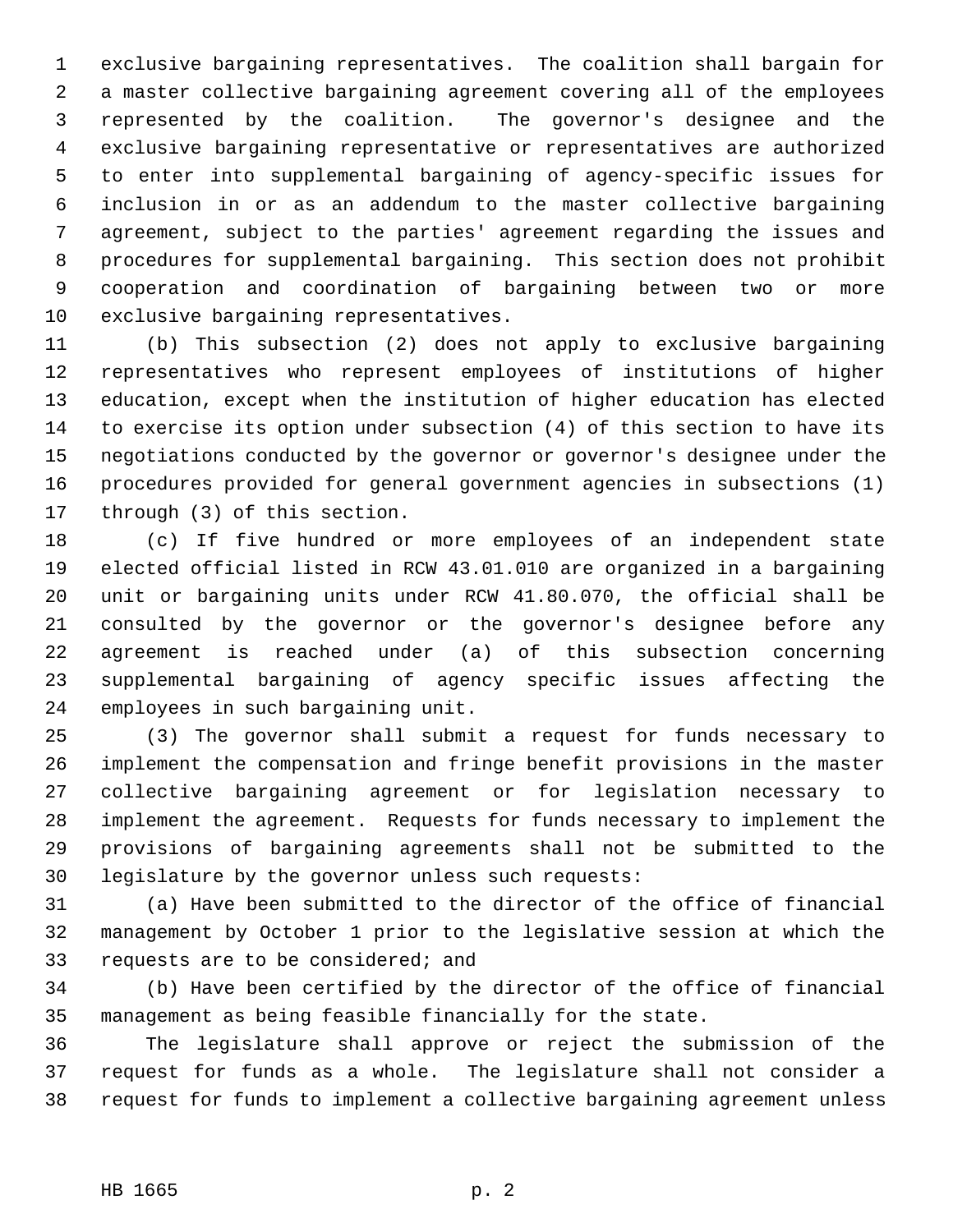1 the request is transmitted to the legislature as part of the governor's 2 budget document submitted under RCW 43.88.030 and 43.88.060. If the 3 legislature rejects or fails to act on the submission, either party may 4 reopen all or part of the agreement or the exclusive bargaining 5 representative may seek to implement the procedures provided for in RCW 6 41.80.090.

 7 (4)(a)(i) For the purpose of negotiating agreements for 8 institutions of higher education, the employer shall be the respective 9 governing board of each of the universities, colleges, or community 10 colleges or a designee chosen by the board to negotiate on its behalf.

11 (ii) A governing board of a university or college may elect to have 12 its negotiations conducted by the governor or governor's designee under 13 the procedures provided for general government agencies in subsections 14 (1) through (3) of this section, except that:

15 (A) The governor or the governor's designee and an exclusive 16 bargaining representative shall negotiate one master collective 17 bargaining agreement for all of the bargaining units of employees of a 18 university or college that the representative represents; or

19 (B) If the parties mutually agree, the governor or the governor's 20 designee and an exclusive bargaining representative shall negotiate one 21 master collective bargaining agreement for all of the bargaining units 22 of employees of more than one university or college that the 23 representative represents.

24 (iii) A governing board of a community college may elect to have 25 its negotiations conducted by the governor or governor's designee under 26 the procedures provided for general government agencies in subsections 27 (1) through (3) of this section.

28 (b) Prior to entering into negotiations under this chapter, the 29 institutions of higher education or their designees shall consult with 30 the director of the office of financial management regarding financial 31 and budgetary issues that are likely to arise in the impending 32 negotiations.

33 (c)(i) In the case of bargaining agreements reached between 34 institutions of higher education other than the University of 35 Washington and exclusive bargaining representatives agreed to under the 36 provisions of this chapter, if appropriations are necessary to 37 implement the compensation and fringe benefit provisions of the 38 bargaining agreements ((reached between institutions of higher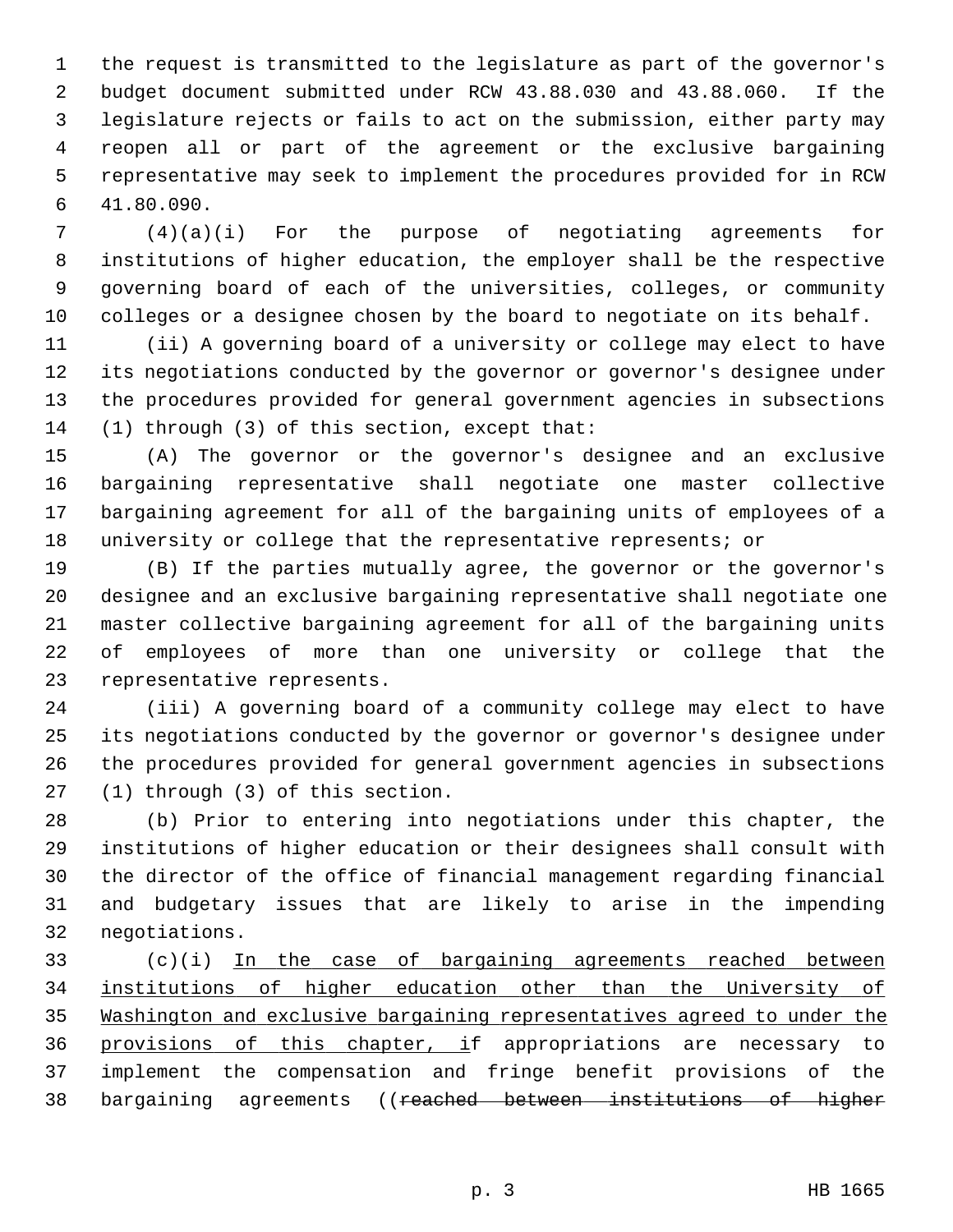1 education and exclusive bargaining representatives agreed to under the 2 provisions of this chapter)), the governor shall submit a request for 3 such funds to the legislature according to the provisions of subsection 4 (3) of this section, except as provided in  $(c)((\overrightarrow{ii}))$  (iii) of this 5 subsection.

 6 (ii) In the case of bargaining agreements reached between the University of Washington and exclusive bargaining representatives agreed to under the provisions of this chapter, if appropriations of ten thousand dollars or more are necessary to implement the compensation and fringe benefit provisions of a bargaining agreement, the governor shall submit a request for such funds to the legislature according to the provisions of subsection (3) of this section, except 13 as provided in this subsection  $(4)(c)(ii)$  and as provided in  $(c)(iii)$ of this subsection.

15 (A) A request for funds necessary to implement the provisions of a 16 bargaining agreement shall not be submitted to the legislature by the 17 governor unless the request:

- 18 (I) Has been submitted to the director of the office of financial 19 management by November 1 prior to the legislative session at which the 20 request is to be considered; and
- 21 (II) Has been certified by the director of the office of financial 22 management as being feasible financially for the state.

 (B) If the director of the office of financial management does not certify a request for such funds as being feasible financially for the state, the parties shall enter into collective bargaining solely for the purpose of reaching a mutually agreed upon modification of the agreement necessary to address the absence of those requested funds.

28 (iii) In the case of a bargaining unit of employees of institutions 29 of higher education in which the exclusive bargaining representative is 30 certified during or after the conclusion of a legislative session, the 31 legislature may act upon the compensation and fringe benefit provisions 32 of the unit's initial collective bargaining agreement if those 33 provisions are agreed upon and submitted to the office of financial 34 management and legislative budget committees before final legislative 35 action on the biennial or supplemental operating budget by the sitting 36 legislature.

37 (5) There is hereby created a joint committee on employment 38 relations, which consists of two members with leadership positions in